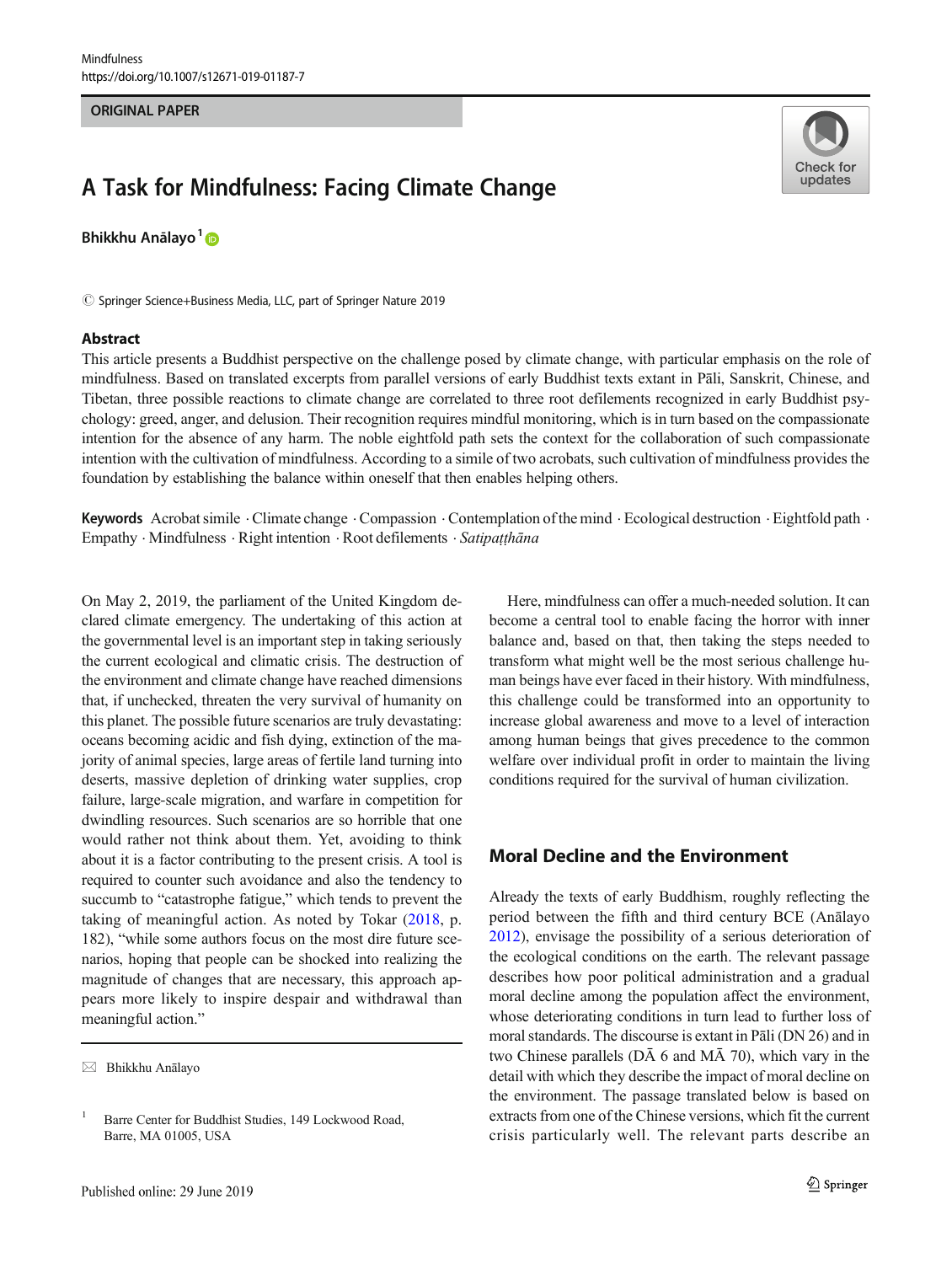unspecified time in the future when a low point in moral behavior and living conditions will be reached:

At that time one no longer hears in the world the names of ghee, rock honey, dark rock honey, or of any sweet delicacies. Rice seeds and rice seedlings turn into grass and weeds … at that time many thorny bushes grow on this earth and there are many mosquitoes, gadflies, flies, fleas, snakes, vipers, wasps, centipedes, and poisonous worms … on the surface of the earth there appear only clay stones, sand, and gravel … at that time [human] beings are capable of being extremely evil and there is no filial piety towards parents, no respect for teachers and elders, no loyalty, and no righteousness. Those who are rebellious and without principles are esteemed … on seeing one another, [human] beings constantly wish to kill one another. They are just like hunters on seeing a herd of deer. Then on this earth there are many ravines, deep gorges with rushing rivers. The earth is a wasteland. Human beings are scarce. People go about in fear. At that time fighting and plundering will manifest.

(DĀ 6: 是時世間酥油, 石蜜, 黑石蜜, 諸甘美味不復聞名, 粳 粮, 禾稻變成草莠 … 是時此地多生荊棘, 蚊, 虻, 蠅, 虱, 蛇, 蚖, 蜂, 蛆, 毒蟲眾多 … 唯有瓦石砂礫出於地上 … 是時眾 生能為極惡, 不孝父母, 不敬師長, 不忠, 不義. 反逆無道者更 得尊敬 … 眾生相見, 常欲相殺, 猶如獵師見於群鹿. 時此土 地多有溝坑, 溪 深谷. 土曠, 人希, 行人恐懼. 爾時當有刀兵 劫起; adopting the variants 唯 instead of 遂, 反 instead of 返, 更 instead of 便, and人 instead of 來).

The similarities between the above description and the potential scenarios resulting from climate change are striking. What was seen as a far distant future in the ancient Indian setting seems from the contemporary perspective to have come rather close in time, even imminent.

The other two parallels are considerably less detailed, so the excerpts translated above are specific only to this particular discourse. This makes its description peculiar to a single lineage of textual transmission, rather than representing an "early Buddhist" consensus on the details of the repercussions to be expected of moral decline. For developing an early Buddhist perspective on a particular teaching, material common to different lineages of textual transmission needs to be identified. In the remainder of this article, most passages will be taken from several parallel versions, in order to ascertain to what degree a common message emerges through comparison.

Although differing in the level of detail provided by their depictions of the future moral and ecological decline, the above discourse and its two parallels do agree in the main aspects of their presentation. They also concord in indicating that a change for the better results from an improvement of the mental attitudes and moral conduct of the population. Such improvement on the personal level similarly affects the

environment, which gradually recovers from its desolate condition.

In all three versions, the entire description functions as a parable and should therefore not be taken too literally. Nevertheless, the basic message this parable conveys is meant seriously and for this reason is quite appropriate to the presentday situation.

## Ethics of the Mind

The current ecological crisis has also received attention from contemporary Buddhist leaders. The Karmapa ([2013](#page-9-0), p. 87), for example, offered the following assessment:

one area crying out for attention is our treatment of our natural environment. Protecting the environment that we all rely on for our survival is an immediate way to care for all beings. We have seen that the global culture of consumerism that has been so devastating for our planet stems from an emotional force that creeps into human hearts–the force of greed. In that and other ways, human attitudes and feelings are causing large-scale destruction of our physical environment. Therefore our efforts to protect the environment are best effected by making changes to our attitudes.

The decline of moral behavior, described in the passage translated above, springs from the mind. Hence, the canonical passage also points to a need to change mental attitudes. Of particular relevance here are three root defilements recognized in Buddhist thought: greed (or sensual lust), anger (or ill will), and delusion. These three are the roots of what is unwholesome, in the sense of being detrimental for oneself and others. Their relationship to unethical or unwholesome conduct emerges from the following passage, extant in Pāli and Chinese:

Whence do unwholesome conducts originate? Their origin is also stated: it should be answered that 'their origination is in the mind.' What mind? For the mind is manifold, variegated, and diverse. The mind that is with greed, with anger, or with delusion; unwholesome conducts originate from here.

(MN 78: akusalā sīlā kiṃsamuṭṭhānā? samuṭṭhānam pi nesaṃ vuttaṃ: cittasamuṭṭhānā ti 'ssa vacanīyaṃ. katamaṃ cittaṃ? cittam pi hi bahu anekavidhaṃ nānappakārakaṃ sacittaṃ sarāgaṃ sadosaṃ samoham, itosamutthānā akusalā sīlā).

Whence do unwholesome conducts arise? I declare the place from which they arise. One should know that they arise from the mind. What kind of mind? If the mind is with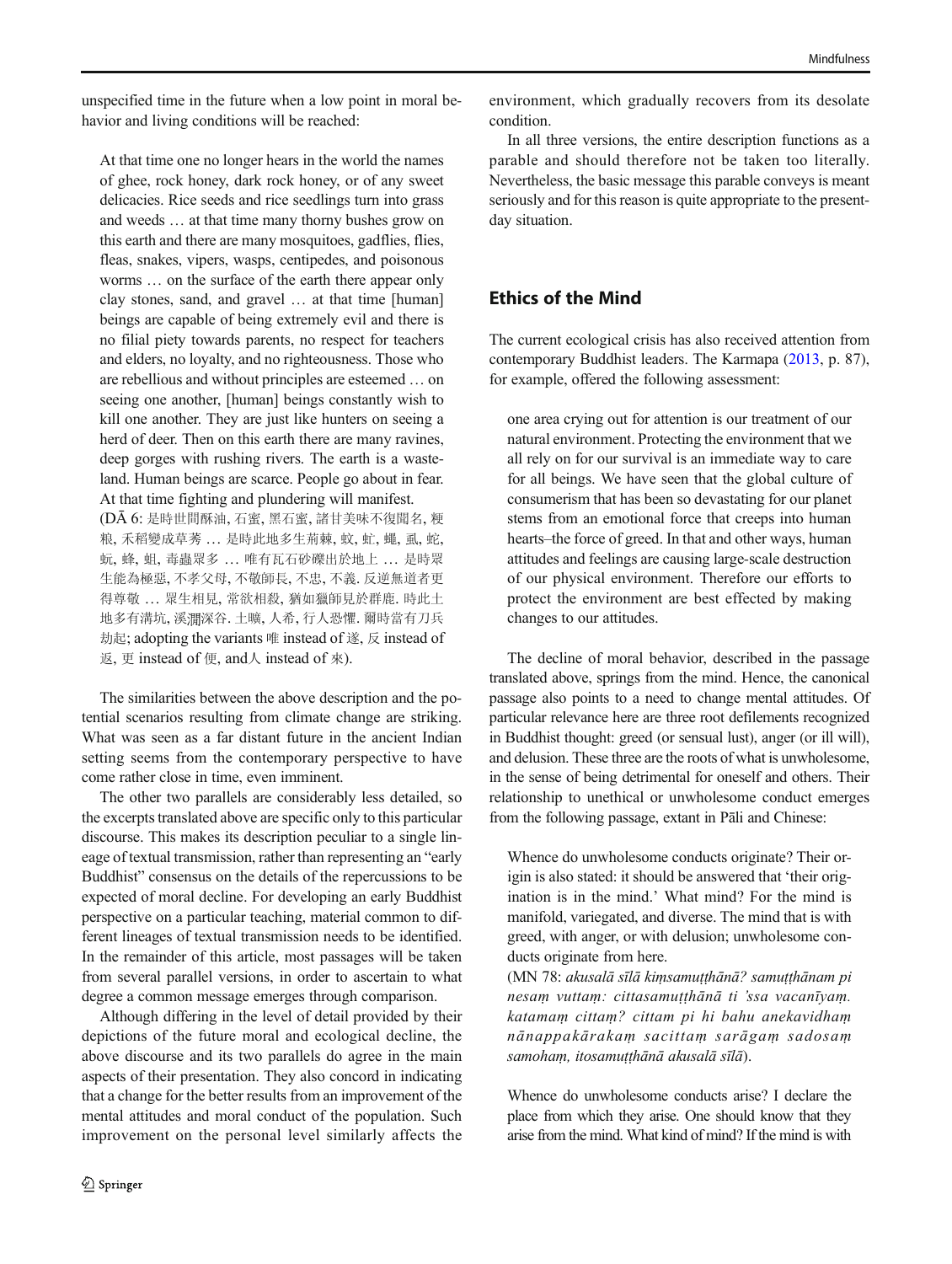sensual lust, with ill will, or with delusion, one should know that unwholesome conducts arise from this kind of mind. (MĀ 179: 不善戒從何而生? 我說彼所從生, 當知從心生. 云 何為心? 若心有欲, 有恚, 有癡, 當知不善戒從是心生).

On adopting the perspective provided in these two passages, the current climate crisis could be considered from the viewpoint of the three root defilements. These are the conditions for unwholesome conduct and in the long run for a deterioration of the environment in the way depicted in the passage translated earlier.

Viewing the ecological challenge in terms of the states of mind that are responsible for it can help to keep a focus on the main issues at hand and avoid generating personal animosity toward certain individuals in political and economic leadership positions. It also serves as a reminder that these states are common to human beings, which can aid in creating a sense of commonality and thereby engendering precisely the type of mental attitude needed to tackle the crisis.

## Mindfulness of States of Mind

The three root defilements are objects for contemplation of the mind, the third establishment of mindfulness (satipatthāna/ smrtyupasthāna) in the Satipaṭṭhāna-sutta and its two Chinese Āgama parallels (Anālayo [2013](#page-9-0)). The task in all three versions is to recognize when greed, anger, or delusion are present and also when they are absent.

Only when the mind is at least temporarily free from these three detrimental mental conditions can its potential to understand and find appropriate responses to any problem be fully tapped. Hence, be it in formal meditation or when acting in response to the ecological crisis, mindful monitoring of the mind to detect the potential impact of any of these three root defilements remains crucial. Such monitoring or inspecting of states of mind, either one's own or those of others, finds illustration in looking into a bowl of water to see the reflection of one's face. This illustration, found in a Pāli discourse and two parallels extant in Sanskrit and Chinese, proceeds as follows.

Great king, it is like a woman or a man who are young, youthful, fond of adornment, who were to examine the reflection of their face in a clear bright mirror or in a bowl with clear water. Being with a spot, they would know they are 'with a spot,' and being without a spot, they would know they are 'without a spot.'

(DN 2: seyyathā pi, mahārāja, itthī vā puriso vā daharo vā yuvā maṇḍanajātiko ādāse vā parisuddhe pariyodāte acche vā udakapatte sakaṃ mukhanimittaṃ paccavekkhamāno sakaṇikaṃ vā sakaṇikan ti jāneyya, akaṇikaṃ vā akaṇikan ti jāneyya).

It is like a clear-sighted person who has taken hold of a round mirror that is very clear and were to examine the image of one's own face.

(Gnoli [1978,](#page-9-0) p. 248: tadyathā caksumān purusah supariś uddham ādarś amandalam grhītvā saṃmukhanimittaṃ evā pratyavekṣate).

It is like a person who, by employing clear water to look at oneself, will detect with certainty what is attractive or repellant.

(DĀ 27: 譬如有人以清水自照, 好惡必察; the text has been supplemented from  $D\bar{A}$  20, as  $D\bar{A}$  27 abbreviates. The entire section in which this simile occurs is not found in another parallel, EĀ 43.7, and yet another parallel, T 22, has instead a different simile that describes someone on a high building who watches people below).

Similar to holding up a mirror to see one's face, with mindfulness established it becomes possible to monitor the condition of the mind and recognize whether one of the three root defilements is present or absent. This mirroring potential of mindfulness practice is crucial, as it provides the indispensable precondition for being able to do something about the presence of greed, anger, or delusion. As long as their presence remains unnoticed, little can be done to emerge from them. One is at their mercy, in the sense of acting and reacting in ways that, instead of reflecting the actual demands of the situation at hand, result from the distorting influence of these defilements.

In the Satipaṭṭhāna-sutta and its two Chinese Agama parallels, contemplation of the mind starts off by directing mindfulness to one's own mental condition and then turns to that of others. In line with this procedure, training in mindfulness could begin by discerning the presence or absence of the three root defilements in one's own mind, as a foundational training for then discerning their presence in others. Already this foundational training can be directly related to the current crisis, in the sense that the challenges it poses can lead to three unhelpful reactions: denial, anger, or resignation. These can conveniently be correlated with the three root defilements of greed, anger, and delusion.

#### Denial

When faced with information about ecological destruction and climate change with their potential repercussions, it is a natural reaction of the untrained mind to want to avoid and forget about it, in order to be able to continue enjoying the pleasures of this world without having to worry too much about the consequences. In this way denial, which can be considered an expression of the root defilement of greed, prevents reacting appropriately to what is taking place. The forces of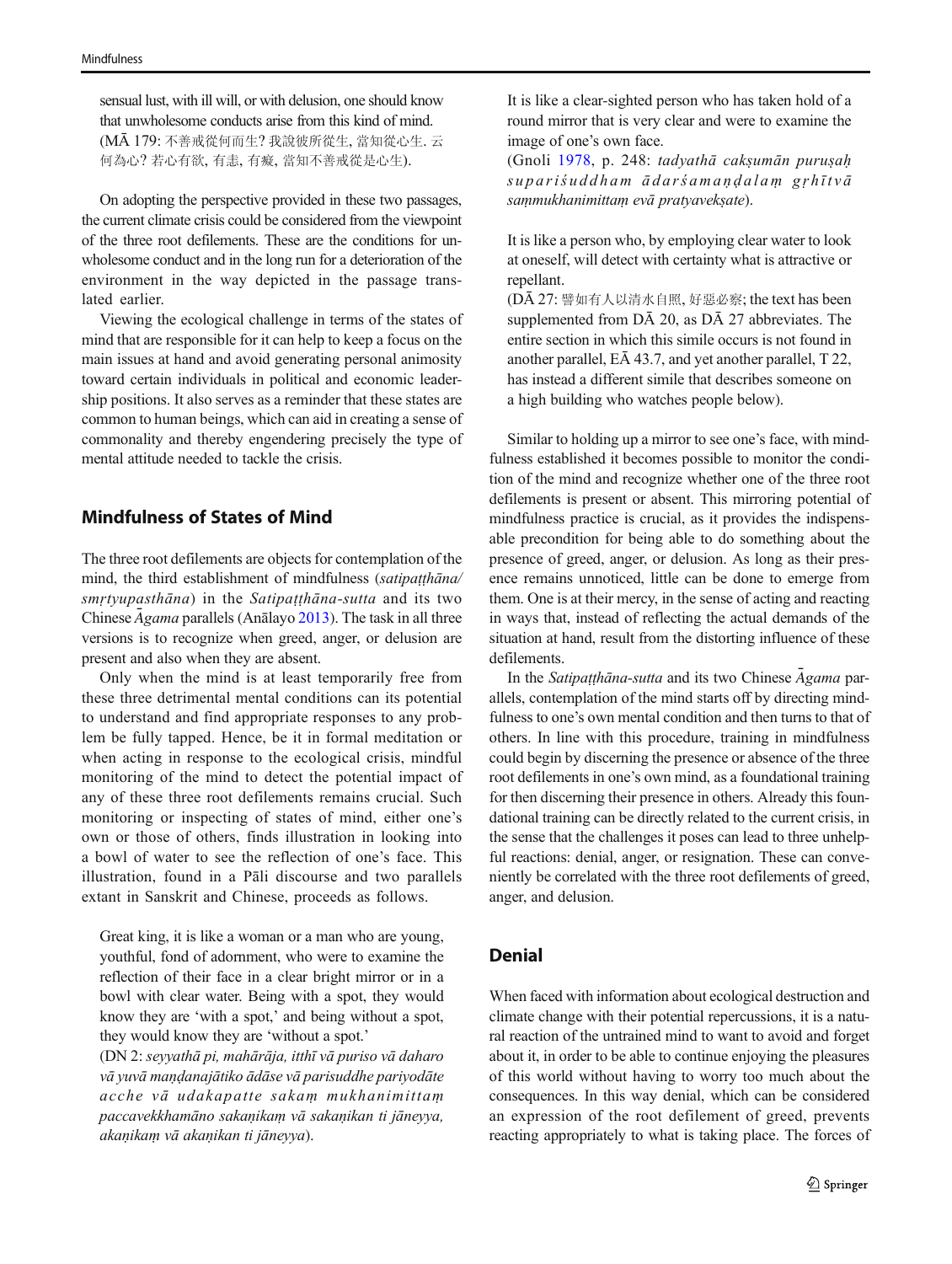greed are strong enough to have made denial an intentionally cultivated strategy by some leading politicians and high-level executives of companies who would be affected by actions taken to counter the crisis. A common mode of such denial is to pretend that the information we have is not sufficiently well established to be taken seriously.

Yet, regular reports by international committees of scientists abound, summarizing our current level of knowledge. There can be no doubt that the situation is serious and that it demands swift action. In fact, it is in principle enough to know that a threat is probable; there is no need to be absolutely certain. This is part of how human perception works, which involves "perceptual prediction" (Anālayo [2019](#page-9-0)). On suddenly seeing a dangerous animal in front, one will react on the spot. One cannot afford to wait until all possible information about the animal has been gathered and one is completely sure that the animal is indeed intent on attacking, since, by then, it may be too late. Similarly, faced by the probable outcomes of the current crisis, it is time to act now, before it is too late.

Yet, the tendency to want to forget about it can exert a strong influence that is hardly noticed, unless mindfulness is established. From this viewpoint, the global crisis can become an opportunity for regular mindful scrutiny of the mind in order to detect the potential influence of the root defilement of greed, however subtly it might manifest, in fostering denial.

#### Anger

Another type of reaction to the crisis is anger. As just mentioned, some leading politicians and high-level executives are actively working to prevent appropriate changes from taking place. Yet, getting angry with them is not a solution. For one, to some degree, almost all human beings contribute to the problem. Let the one who has never driven a car, taken a flight, eaten food imported from abroad, worn clothing manufactured in a distant country, etc., throw the first stone.

Besides, at least from an early Buddhist perspective, even righteous anger is a defilement of the mind. There is definitely a place for stern and strong action, but this should better come with inner balance rather than aversion. Inner balance is crucial for any possible activity to achieve maximum benefit. From the viewpoint of mindfulness practice, getting angry equals succumbing to one of the root defilements and thereby to what has contributed to and sustains this very crisis. Anger is a problem and not a solution. A solution can only be found when the mind is not clouded by defilements and therefore able to know and see things accurately.

The Satipaṭṭhāna-sutta and its two Chinese Agama parallels list anger not only as a state of mind under the third establishment of mindfulness but also as the second in a set of five "hindrances," called such because they hinder the proper functioning of the mind. A set of similes describes

the effect of each of these five hindrances on the mind. Extant in a Pāli discourse and a parallel in Sanskrit, the set of similes involves a bowl of water used to look at the reflection of one's own mind. Being angry compares to the water being heated up so that it is boiling:

Monastics, it is like a bowl of water that is heated by fire, boiling and bubbling up. Then a clear-sighted person who were to examine the reflection of one's own face would not know or see it as it really is.

(SN 46.55: seyyathāpi, bhikkhave, udapatto agginā santatto ukkaṭṭhito usmudakajāto, tattha cakkhumā puriso sakaṃ mukhanimittaṃ paccavekkhamāno yathābhūtaṃ na jāneyya na passeyya).

It is like a bowl of water that is heated by fire, greatly heated, boiling and bubbling up. Then a clear-sighted person who were to examine the reflection of one's own face would not see it [properly].

(Tripāṭhī [1995](#page-9-0), p. 129: (tadyathā udakapātri) agninā taptā saṃtaptā kvathitā utsadakajātā syāt, tatra cakṣuṣmān puruṣaḥ svakaṃ mukhanimittaṃ pratyavekṣamāṇo na paśyet).

The simile employed here relates to the other one translated earlier, which compared contemplation of the mind to looking into a bowl of water or a mirror. The present example complements this by indicating in what way an angry condition of the mind can be recognized: one feels heated up and ready to boil over.

The inability to see one's own face when the water is boiling illustrates how a mind in the grip of anger is unable to see accurately what is for one's own benefit and for the benefit of others. The force of anger distorts perceptual appraisal of the situation and does not allow a balanced and correct discernment. Such a condition of the mind needs to be recognized with mindfulness; it calls for refraining from taking action until the mind has cooled down, as only then does it become possible to see things in proper perspective. In sum, the current crisis is best handled with a mind that is not boiling in anger.

#### Resignation

The third reaction to the crisis to be discussed here is resignation. This can be related to the root defilement of delusion. It manifests in a sense of feeling overwhelmed and helpless. As a single individual, it just seems so hopeless to try to effect any change. What is the point of even trying? Yet, society is made up of individuals and does not exist apart from them. The question is not whether a single individual can bring about all required change alone. The question is rather whether every single individual can contribute to the required change. This is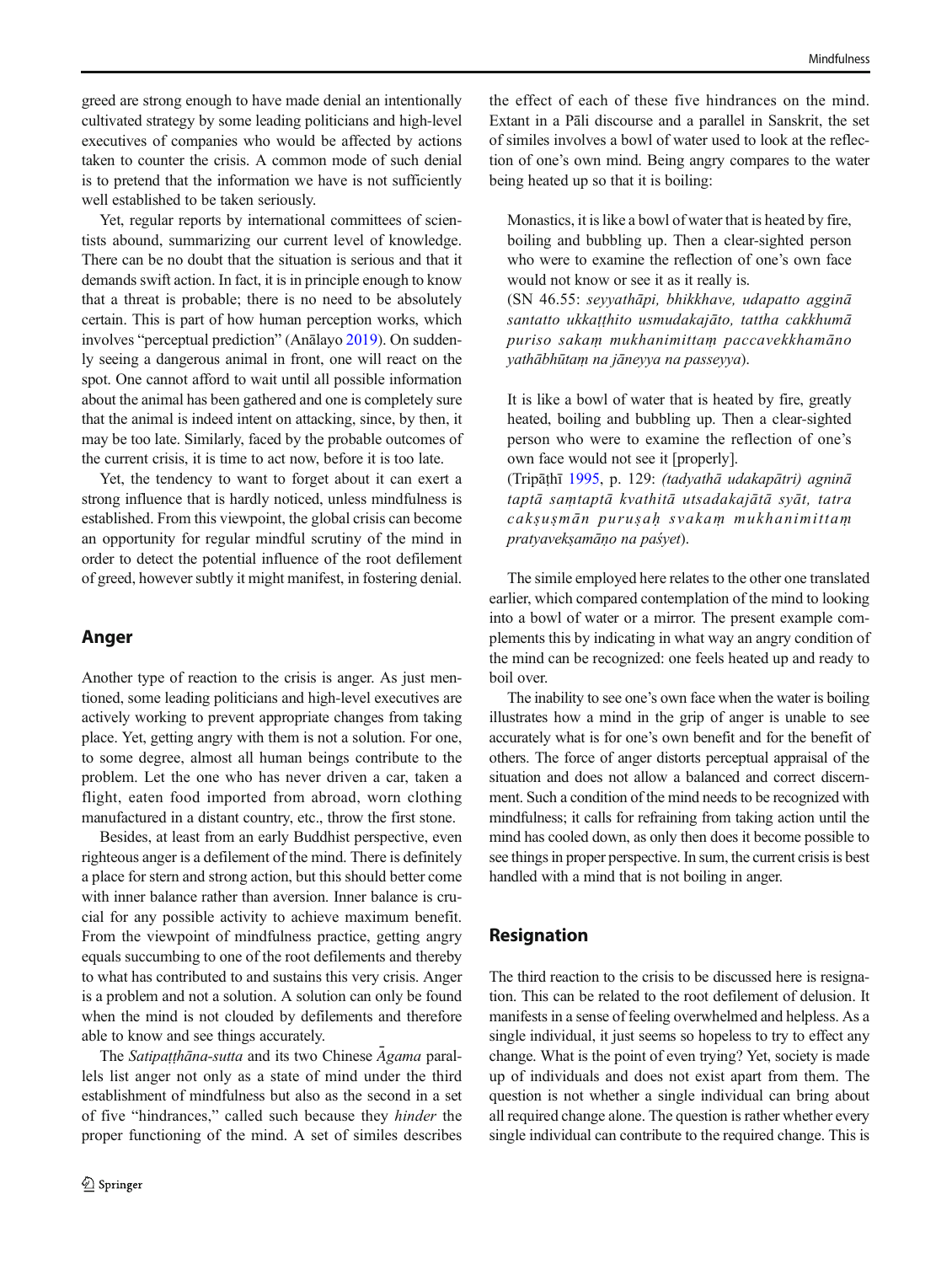indeed the case. The step taken by the UK parliament is ample proof for that. It comes in response to the lobbying of ecological activists and thereby to acts undertaken by individuals.

By way of countering the impact of the type of delusion that leads to resignation, it can be helpful to approach the situation from the viewpoint of the early Buddhist conception of conditionality. In a nutshell, this teaching implies that anything experienced, bodily or mental, is the product of various causes and conditions. Such a vision of causality can be employed to counter the assumption of mono-causality, be it held consciously or unconsciously, in the sense that just a single cause is held responsible for a particular situation or problem. Such an assumption can easily lead to searching for a single culprit that can serve as the scapegoat for one's feelings of negativity. It can also result in overestimating one's own personal responsibility and as a result falling prey to feelings of helplessness in view of the magnitude of the problem. Viewing oneself and others instead as co-participants in a large network of conditions can help to counterbalance such tendencies.

From this viewpoint, then, even small steps taken in daily life are significant. They are significant not because on their own they will change the whole world. They are significant because they contribute to a network of causes and conditions that can change the whole world. Divested from the pressure of having to yield immediate and tangible results, such small steps can become an embodiment of mindfulness practice. Be it living more simply, shifting to a vegetarian or vegan diet, recycling, or forgoing unnecessary travel by car or plane, these deeds become meaningful not because the world will change if one individual acts in this way. They become meaningful because they embody awareness of the global crisis and express it on the individual level as a form of training in mindfulness and ethical responsibility.

Of course, the more who act in this way, the greater the effects will be. This ties in with the internal and external dimensions of mindfulness, where the internal builds the foundation for the external. It is precisely through embodying what needs to be done on the personal level that the outside world can be positively affected. In this way, mindfulness can become a way to protect both oneself and others, a topic to be taken up again below in relation to a simile describing the cooperation of two acrobats.

Just as mindfulness enables being with physical pain without either switching off or else resisting (Anālayo [2016](#page-9-0)), similarly, mindfulness can ease the mental pain of facing the horror of what human beings are doing to themselves. By training oneself to face the crisis with mindful balance, one will be able to embody mindfulness in an authentic way and share this attitude with others, inspiring them to cultivate the same. Equipped with this attitude, any ecological activism to confront the crisis, which can manifest in various

ways (Cassegård et al. [2017](#page-9-0)), has the greatest potential for success.

#### Compassion

The Karmapa [\(2013,](#page-9-0) p. 92) also stated that "the single most important factor that will move us to act to protect the world is compassion." Compassion is indeed the needed quality to inform one's attitude when facing the current crisis. In early Buddhist thought, a prominent dimension of compassion is the wish for the absence of any harm (Anālayo [2015\)](#page-9-0). First and foremost, this implies the absence of cruelty in one's own mind and the avoidance of doing anything harmful to others. But it also covers the wish for others to be free from harm that has not been inflicted by oneself.

The attitude relevant here can conveniently be exemplified with a passage, found in a Pāli discourse and a parallel extant in Chinese, which describes how to avoid resentment toward someone who behaves in thoroughly unwholesome ways. The passage ties in with the observation above that, from an early Buddhist perspective, anger is not an appropriate response. This holds even when another is behaving in ways that are entirely irresponsible and reprehensible.

The two parallels first recommend that one should avoid resentment toward another who is acting in unwholesome and bad ways by trying to find something good in this person and paying attention to that. However, if the person is entirely evil and nothing good at all can be found, then such a person provides an excellent opportunity for the cultivation of compassion. This is the appropriate response here.

Besides making the important point that the unwholesome and bad conduct of others is no excuse for getting angry, the actual description of the attitude toward such a person provides helpful information about the nature of compassion. The two versions illustrate the arousing of compassion in the following way:

Friends, it is like a person travelling along a main road who is sick, afflicted, seriously ill. The last village is far behind and the next village is far ahead. He would not get appropriate food, he would not get appropriate medicine, he would not get an appropriate nurse, and he would not get someone guiding him to the vicinity of a village. Another person travelling along the main road were to see him and were to arouse compassion, were to arouse sympathy, and were to arouse empathy for this person, [thinking]: 'May this person get appropriate food, get appropriate medicine, get an appropriate nurse, and get someone guiding him to the vicinity of a village! Why is that? May this person not encounter misfortune and ruin right here!'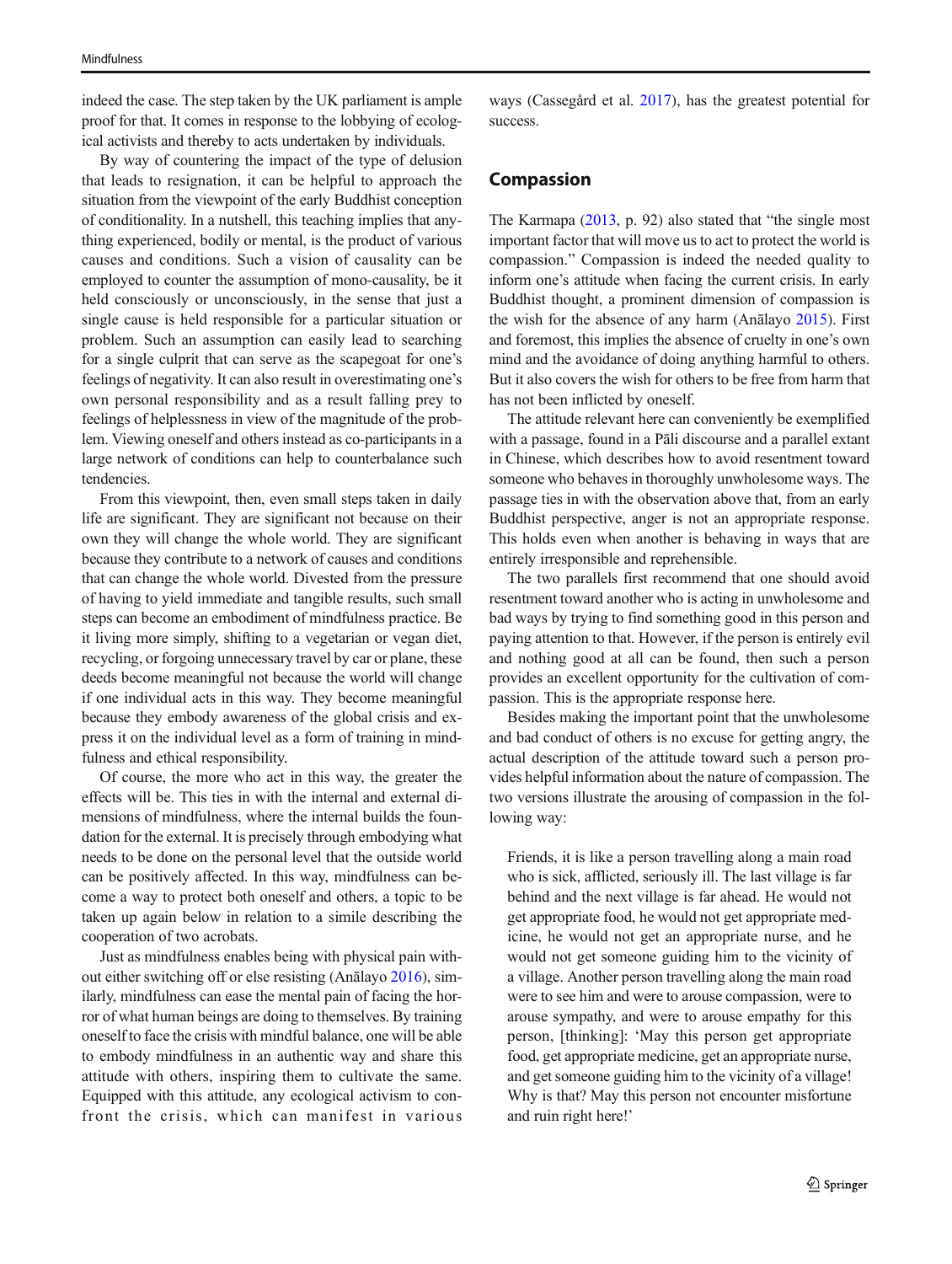(AN 5.162: seyyathā pi, āvuso, puriso ābādhiko dukkhito bāḷhagilāno addhānamaggappaṭipanno. tassa purato pi 'ssa dūre gāmo pacchato pi 'ssa dūre gāmo. so na labheyya sappāyāni bhojanāni, na labheyya sappāyāni bhesajjāni, na labheyya patirūpam upaṭṭhākaṃ, na labheyya gāmantanāyakaṃ. tam enaṃ aññataro puriso passeyya addhānamaggappaṭipanno. so tasmiṃ purise kāruññaṃ yeva upaṭṭhāpeyya, anuddayaṃ yeva upaṭṭhāpeyya, anukampaṃ yeva upaṭṭhāpeyya: aho vatāyaṃ puriso labheyya sappāyāni bhojanāni, labheyya sappāyāni bhesajjāni, labheyya paṭirūpaṃ upaṭṭhākaṃ, labheyya gāmantanāyakaṃ. taṃ kissa hetu? māyaṃ puriso idh'eva anayavyasanaṃ āpajjeyya).

It is like a person who is on an extended journey along a long road. Becoming sick halfway he suffers extremely and is exhausted. He is alone and without a companion. The village behind is far away and he has not yet reached the village ahead. Suppose a person comes and, standing to one side, sees that this traveler, who is on an extended journey along a long road, has become sick halfway, suffers extremely, and is exhausted. He is alone and without a companion. The village behind is far away and he has not yet reached the village ahead. [The second person thinks:] 'If he were to get an attendant, emerge from being in the far away wilderness and reach a village or town, and were to be given excellent medicine and be fed with nourishing and delicious food, be well cared for, then in this way this person's sickness would certainly subside.' That is, that person has extremely compassionate, sympathetic, and kind thoughts in the mind towards this sick person.

(MĀ 25: 猶如有人遠涉長路, 中道得病, 極困委頓, 獨無伴 侶, 後村轉遠, 而前村未至. 若有人來住一面, 見此行人遠涉 長路, 中道得病, 極困委頓, 獨無伴侶, 後村轉遠, 而前村未 至, 彼若得侍人, 從逈野中, 將至村邑, 與妙湯藥, 餔養美食, 好瞻視者, 如是此人病必得差. 謂彼人於此病人, 極有哀愍慈 念之心).

Both versions do not proceed beyond the point of depicting the mental attitude in response to seeing the sick traveler. This is unsurprising, as the episode is meant to illustrate the appropriate attitude toward someone thoroughly bad and thereby counter potential resentment; it is not meant to describe a course of action to be taken. Had the story been employed in a different context, it would quite probably have continued by showing the compassionate person doing whatever possible to ensure that the sick traveler indeed receives the type of assistance needed. In other words, the fact that the two versions do not report actual assistance rendered to the afflicted person is simply due to the purpose for which the description is being employed.

From the viewpoint of the close relationship between compassion and the wish for the absence of harm, it is significant that the harm in this case has not been inflicted by someone else on the sick traveler. Instead, it is simply due to unfortunate circumstances.

Another point of interest in the above description is that compassion finds expression in the witnessing person's wish for the sick person to be in some way relieved from misfortune. In other words, although the vision of the ailing traveler's distress forms the starting point, the actual compassion takes as its main object the idea of the sick person being helped and finding relief. The task is not to keep dwelling on the actual suffering, imagining in detail how it must feel to be sick and helpless in this way. Instead of dwelling on the pain of the other, the cultivation of compassion takes as its object the potential alleviation of the pain.

A helpful distinction in this respect can be found in a later text, a practice manual of the Theravāda tradition called the Path of Purification, Visuddhimagga. The passage in question presents a "near enemy" of compassion (Vism 319), in the sense of a quality that, in spite of some superficial similarity, turns out on closer inspection to be inimical to genuine compassion: sadness or grief (domanassa). This needs to be avoided.

The important distinction made in this way is not always evident in later Buddhist traditions, as with some of these a tendency developed to conceptualize compassion as a form of taking on oneself the pain of others (Anālayo [2017\)](#page-9-0). Although certainly a meaningful approach within its particular doctrinal and historical setting, such notions differ from the early Buddhist conception of compassion.

When applied to the current crisis, the compassionate intent to avoid and minimize harm need not result in sadness and grief. In view of the magnitude of the problem, the inertia of major parts of the human population, and the existence of antagonistic forces in leadership positions, sadness and grief can easily arise. This is where mindfulness can be of crucial support, by helping to monitor and adjust in such a way that inner balance can be maintained.

Remaining free from grief and sadness is in fact a key element in the cultivation of the establishments of mindfulness (satipatthāna/smrtyupasthāna). In relation to each of the four domains of such practice, which cover the body, feeling tones, mental states, and dharmas, the following qualities should be cultivated:

Being diligent, clearly knowing, and mindful, removing greedy desire and sadness in the world.

(SN 52.6: ātāpī sampajāno satimā, vineyya loke abhijjhādomanassaṃ).

Being with diligent effort, right mindfulness, and right knowing, overcoming greed and sadness in the world. (SĀ 537: 精勤方便, 正念, 正知, 調伏世間貪憂).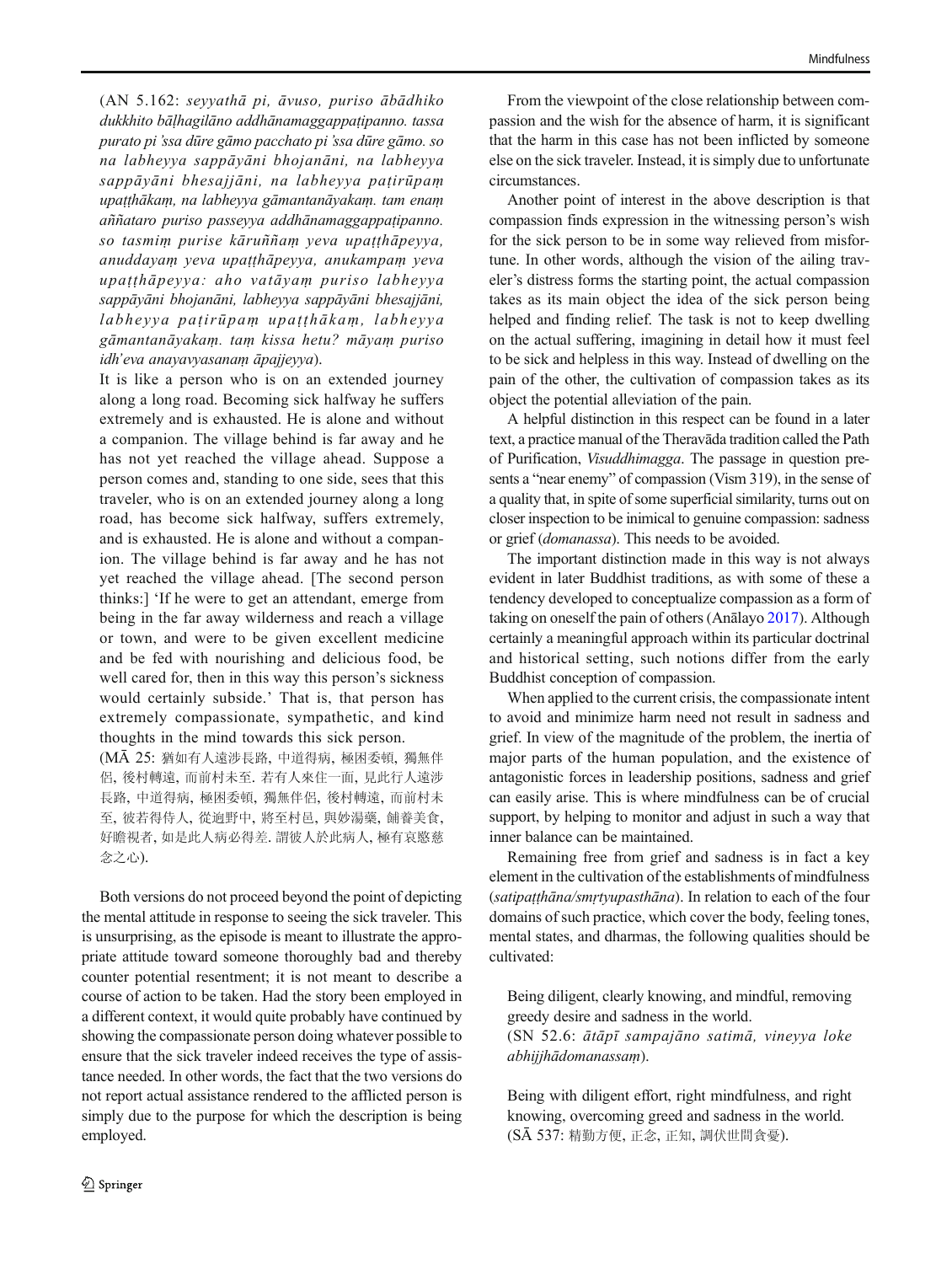In this way, it is a key aspect of mindfulness practice to ensure that one stays free of grief or sadness. This relies on the potential of mindfulness to be with what is, acknowledging it without either turning away or reacting to it.

# The Eightfold Path

The need for inner balance when facing the current crisis requires a skillful interrelation between compassion and mindfulness. How to achieve this can best be appreciated from the viewpoint of the noble eightfold path, a central teaching in early Buddhism. This eightfold path presents in a nutshell the different dimensions or activities whose collaborative cultivation leads to awakening. According to a discourse extant in Pāli, Chinese, and Tibetan, the eight factors of this path build on each other in the following way:

Monastics, in one of right view, right intention comes into being; in one of right intention, right speech comes into being; in one of right speech, right action comes into being; in one of right action, right livelihood comes into being; in one of right livelihood, right effort comes into being; in one of right effort, right mindfulness comes into being; in one of right mindfulness, right concentration comes into being.

(MN 117: sammādiṭṭhissa, bhikkhave, sammāsaṅkappo pahoti, sammāsaṅkappassa sammāvācā pahoti, samm ā v ā cassa samm ā kammanto pahoti, sammākammantassa sammā-ājīvo pahoti, sammāājīvassa sammāvāyāmo pahoti, sammāvāyāmassa sammāsati pahoti, sammāsatissa sammāsamādhi pahoti).

Right view gives rise to right intention, right intention gives rise to right speech, right speech gives rise to right action, right action gives rise to right livelihood, right livelihood gives rise to right effort, right effort gives rise to right mindfulness, and right mindfulness gives rise to right concentration.

(MĀ 189: 正見生正志, 正志生正語, 正語生正業, 正業生正 命, 正命生正方便, 正方便生正念, 正念生正定).

Here from right view, right intention arises, right speech, right action, right livelihood, right effort, right mindfulness, and right concentration arises.

(Up 6080: de la yang dag pa'i lta ba las yan dag pa'i rtog pa skye bar 'gyur zhing, yang dag pa'i ngag dang, yang dag pa'i las kyi mtha' dang, yang dag pa'i 'tsho ba dang, yang dag pa'i rtsol ba dang, yang dag pa'i dran pa dang, yang dag pa'i ting nge 'dzin 'byung bar 'gyur ro).

In this way, with the directional input provided by the appropriate perspective in the form of right view, the second path

factor of right intention sets the course for right ethical conduct in the domains of speech, action, and livelihood. Based on the foundation laid in this way, next comes the right effort to remove defilements and maintain beneficial states of mind, the cultivation of right mindfulness in the form of its four establishments, and finally the gaining of right concentration in the sense of mental composure.

Whereas mindfulness finds explicit mention in this list, the placing of compassion in this scheme is not immediately selfevident. However, a closer look at the second path factor of right intention reveals where compassion falls into place:

Monastics, the intention of renunciation, the intention of non-ill will, and the intention of non-harm: this is right intention.

(MN 117: nekkhammasaṅkappo, abyāpādasaṅkappo, avihi ṃ s ā s a ṅ kappo, aya ṃ , bhikkhave, sammāsaṅkappo).

Thoughts of dispassion, thoughts of non-ill will, and thoughts of non-harming: this is reckoned right intention. (MĀ 189: 無欲念, 無恚念, 無害念, 是謂正志).

The intention for freedom, the intention of non-covetousness, and the intention of non-harm: this is reckoned right intention.

(Up 6080: thar pa'i rnam par rtog pa dang, brnab sems med pa'i rnam par rtog pa dang, rnam par mi 'tshe ba'i rnam par rtog pa ste, 'di ni yang dag pa'i rtog pa zhes  $bva'o$ ).

The last-quoted Tibetan version departs from the usual enumeration of the first two types of right intention, found in the other two versions and in general in the early discourses. Nevertheless, it agrees with the Pāli and Chinese versions on the third, which in all versions concerns the intention for the absence of harm. This corresponds to compassion, which in early Buddhist thought is precisely the wish for the absence of harm.

On this understanding, then, compassion as a dimension of right intention sets the framework for the cultivation of right mindfulness in the form of its four establishments. This implies that, from the viewpoint of the eightfold path, establishing at least some degree of compassionate intention provides a background to engaging in the formal cultivation of the establishments of mindfulness. The same holds for loving kindness or benevolence (mettā), which corresponds to another aspect of right intention in the way this is usually described in the early discourses. In other words, some basis in the cultivation of these two divine abodes, loving kindness and compassion, can serve as a preparatory work for formal mindfulness practice.

At the same time, however, this does not mean that mindfulness needs to be left aside until such preparations have been completed. The relationship between compassion and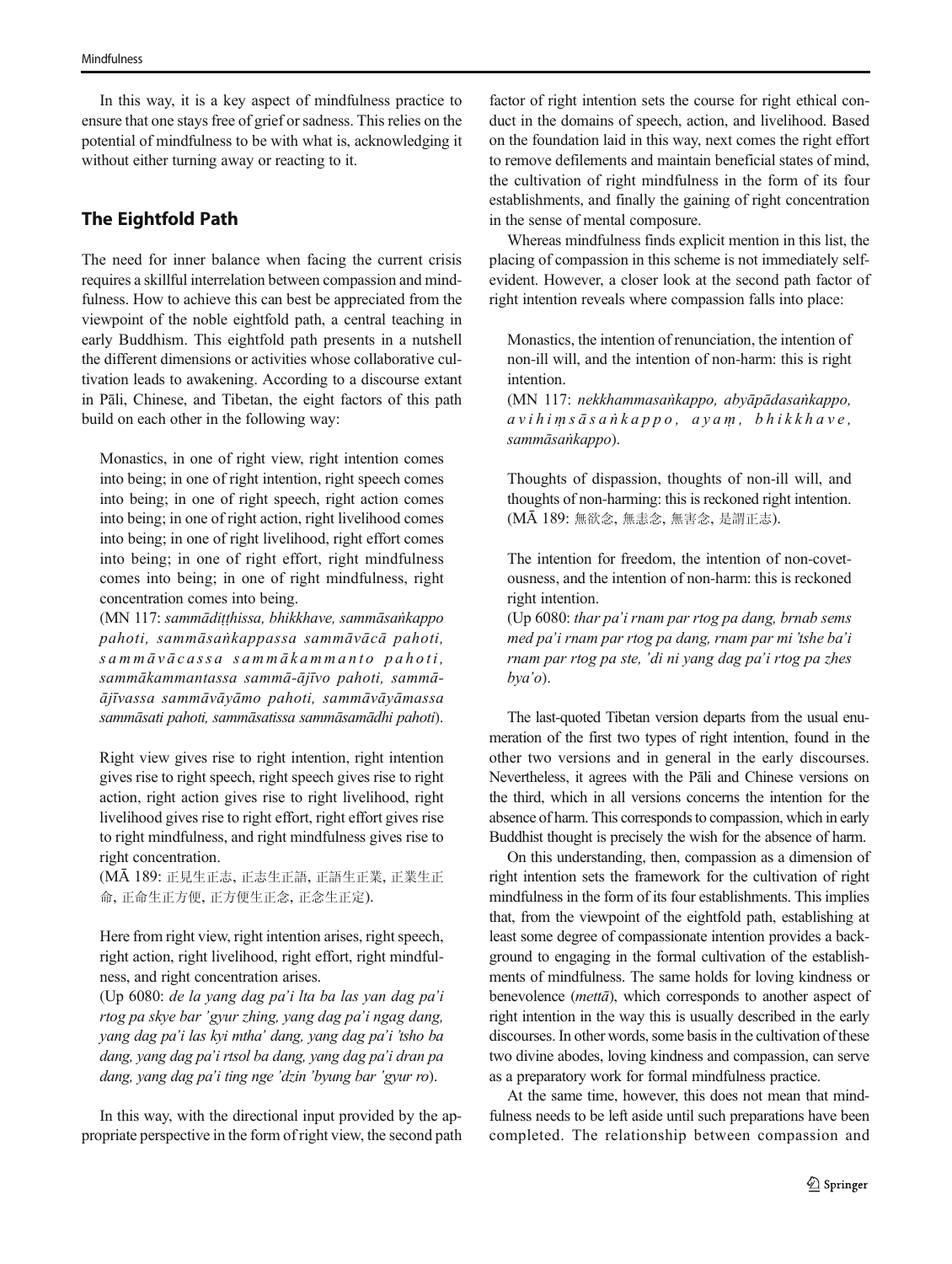mindfulness is more complex than that. This becomes clear on examining another part of the same discourse, which shows how right mindfulness in turn relates to right intention. Here, mindfulness is one of three path factors, the other two being view and effort, which together ensure that intention is of the right type.

In this context, the task of right view is to distinguish wrong from right intention. Right effort stands for the effort to abandon wrong intention and to establish right intention. Right mindfulness monitors such abandoning and establishing. In this way, the parallel versions show that right intention requires the collaboration of these three path factors:

Thus, these three states pursue and circle around right intention, that is, right view, right effort, and right mindfulness.

(MN 117: itiyime tayo dhammā sammāsaṅkappaṃ anuparidhāvanti anuparivattanti, seyyathīdaṃ sammādiṭṭhi, sammāvāyāmo, sammāsati).

These three factors go along with right intention, from view to effort [and mindfulness]. (MĀ 189: 此三支隨正志, 從見方便).

These three path factors follow right intention, namely view, effort, and mindfulness.

(Up 6080: lam gyi yan lag gsum po 'di dag ni yang dag pa'i rtog pa nyid kyi rjes su 'jug ste, 'di lta ste lta ba dang, rtsol ba dang, dran pa'o).

The above passage clarifies that mindfulness is already required when establishing right intention. In other words, it is not the case that compassion comes invariably first, because it relates to the second path factor, and mindfulness only after that, because it corresponds to the seventh path factor. Much rather, mindfulness is required from the outset, as it serves to monitor the arousing of right intention and to provide the required feedback for the implementation of right effort. From this viewpoint, then, mindfulness lays the foundation for the right intention of non-harm, just as the intention of non-harm in turn sets up the proper background for formal mindfulness practice.

Applied to the challenge of facing climate change, this means that the task of mindfulness is not only to keep a lookout for the three root defilements but also to ensure that intention remains the right type. Here, mindfulness can ensure that compassion neither gets lost nor shades over into its near enemy of sadness. When the demands of the situation are no longer fully in view, mindfulness notices this and provides the feedback that there is a danger of lapsing into some degree of apathy. More emphasis on compassion and a sincere concern for the absence of harm is called for. When the magnitude of the challenge leads to sadness, again, mindfulness notices this and provides the information that a shift of gears is required.

More emphasis on mental balance is required, on just remaining mindful and equipoised.

### Balance

The importance of mental balance and its relation to mindfulness and compassion finds illustration in a simile that involves two acrobats who are about to perform a feat together. One acrobat tells the other that they should make sure to take care of each other, so that they can perform well. The other responds that this will not do. They first of all need to take care of themselves. It is in this way that they will be able to protect both themselves and the other, and at the same time perform well. The three extant versions of this discourse report the Buddha drawing out the implication of this simile in the following way:

Monastics, protecting oneself one protects others; protecting others one protects oneself. Monastics, and how does protecting oneself protect others? It is by practicing, cultivating, and making much of [the mind]. Monastics, in this way protecting oneself protects others. Monastics, and how does protecting others protect oneself? It is by patience, non-harm, loving kindness, and sympathy. Monastics, in this way protecting others one protects oneself. Monastics, [thinking:] 'I shall protect myself,' the establishment of mindfulness should be practiced; [thinking:] 'I shall protect others,' the establishment of mindfulness should be practiced. (SN 47.19: attānaṃ, bhikkhave, rakkhanto paraṃ rakkhati, paraṃ rakkhanto attānaṃ rakkhati. kathañ ca, bhikkhave, attānaṃ rakkhanto paraṃ rakkhati? āsevanāya, bhāvanāya, bahulīkammena; evaṃ kho, bhikkhave, attānaṃ rakkhanto paraṃ rakkhati. kathañ ca, bhikkhave, paraṃ rakkhanto attānaṃ rakkhati? khantiyā, avihiṃsāya, mettatāya, anudayatāya; evaṃ kho, bhikkhave, paraṃ rakkhanto attānaṃ rakkhati. attānaṃ, bhikkhave, rakkhissāmī ti satipaṭṭhānaṃ sevitabbaṃ; paraṃ rakkhissāmī ti satipaṭṭhānaṃ sevitabbaṃ).

When having protected oneself, one right away protects the other; when protecting the other and oneself as well, this is protection indeed. [How does protecting oneself protect others]? Becoming familiar with one's own mind, developing it, protecting it accordingly, and attaining realization; this is called 'protecting oneself protects others.' How does protecting others protect oneself? By the gift of fearlessness, the gift of non-violation, the gift of harmlessness, by having a mind of loving kindness and empathy for others; this is called 'protecting others protects oneself.' For this reason, monastics, you should train yourself like this: 'Protecting myself I will cultivate the four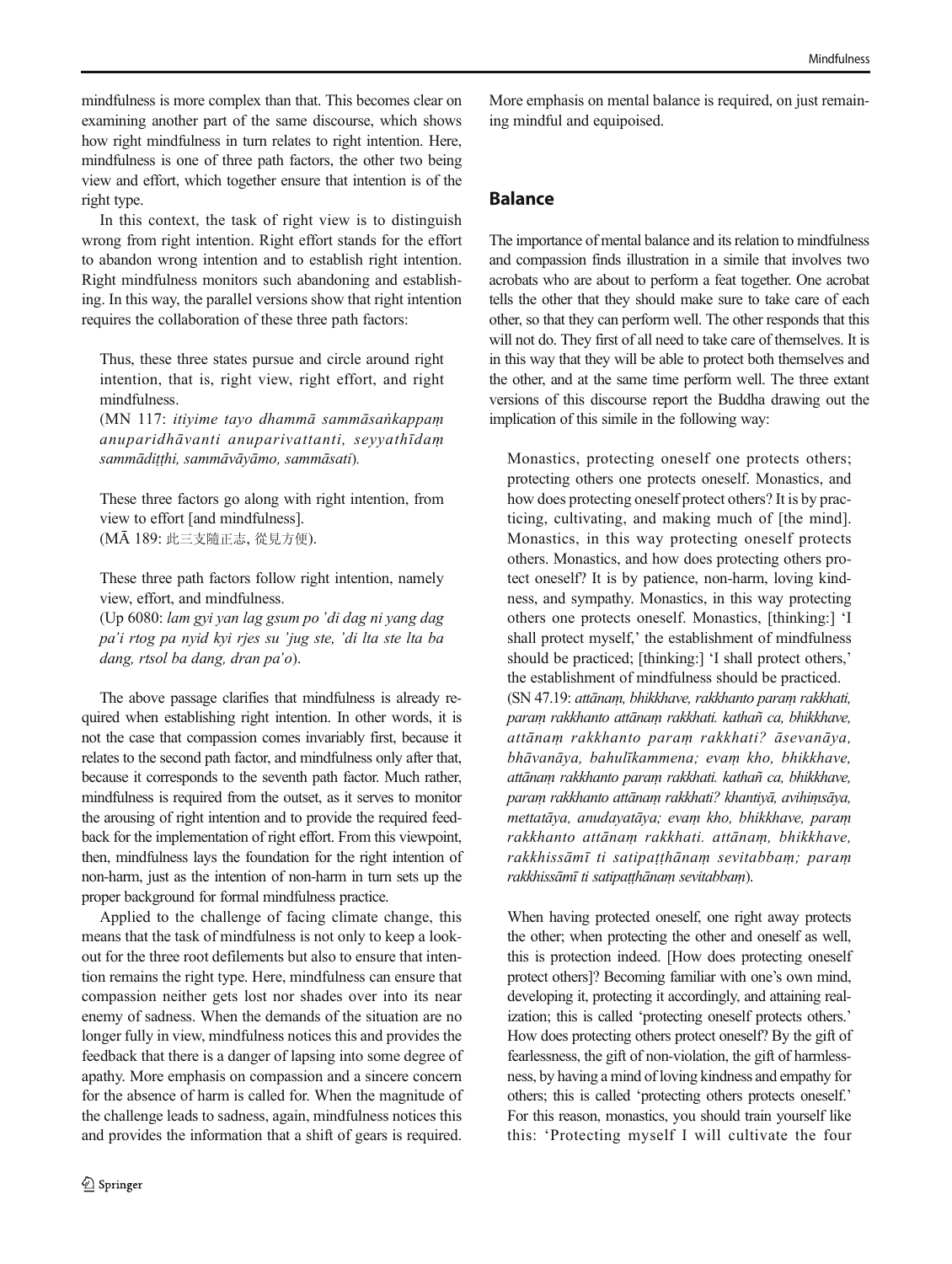establishments of mindfulness, protecting others I will also cultivate the four establishments of mindfulness.'

(SĀ 619: 已自護時即是護他, 他自護時亦是護已. 心自親 近, 修習, 隨護, 作證, 是名自護護他. 云何護他自護? 不恐 怖他, 不違他, 不害他, 慈心哀彼, 是名護他自護. 是故, 比 丘, 當如是學: 自護者修四念處, 護他者亦修四念處).

If one is able to protect oneself, one is able to protect others. If one has the wish to protect others, one is in turn  $\langle \ \rangle$  able to protect oneself. How does protecting oneself enable protecting others? By making a diligent effort at repeated cultivation, by being accordingly protected on encountering with the mind what manifests before one; therefore, in this way, when protecting oneself one is also able to protect others. How does protecting others 〈 〉 enable protecting oneself? By not becoming annoyed with others, and also not angry with others, and not at all harming them, having loving kindness, compassion, pity, and empathy; therefore, in this way, being able to protect others one is  $\langle \ \rangle$  able to protect oneself. For this reason, monastics, you should train in this way: If at times you wish to protect yourself, then you should cultivate the four establishments of mindfulness; if you wish to protect [others], if you say [you wish] to protect yourselves and protect others, you should also cultivate the four establishments of mindfulness.

(T 1448: 若能守護自身, 即能守護於他. 若欲守護於他, 即 便〈 〉 自守. 如何自守能守護他? 由勤策勵數數修習, 由隨守 護觸境現前, 所以如是自守護時亦能護他. 如何護他〈 〉 自 護? 由不惱他, 亦不瞋他, 并不損害, 慈, 悲, 憐, 愍, 所以如 是能守護他〈 〉自護. 是故, 汝等苾芻, 應如是學: 若欲自守護 時, 應當修習四念住處; 若欲守護, 若言自護及守護他, 亦應 修習四念住處; the emendations involve deletions of the negation  $\overline{\wedge}$ , which regularly tends to be either lost or else added when Indic texts are translated into Chinese).

The above explanations draw out in detail the implications of the motif of the two acrobats who, in order to be able to perform their feat properly, first need to make sure that they are centered themselves. Based on having in such a way protected their own balance, they will be able to protect each other. The key throughout is mindfulness, which builds the foundation for being able to protect oneself through cultivation of the mind and protect others in the form of being compassionated toward them, avoiding any harm.

Self-protection through mindfulness is what enables recognition of the presence of greed, anger, and delusion. Without such recognition, the three root defilements will have free rein to wreak havoc in the mind, hiding under any of the various pretenses and excuses that can serve to disguise their true nature. Mindfulness enables seeing through these disguises.

In this way, established mindfulness can counteract an innate unwillingness to admit to oneself that one is greedy, angry, or confused. To the degree to which mindfulness in this way becomes a continuous self-protection, to that same degree it also protects others from the repercussions of any action undertaken under the influence of the three root defilements. As explained by Ñāṇaponika ([1990](#page-9-0), p. 5),

moral self-protection will safeguard others, individuals and society, against our own unrestrained passions and selfish impulses … they will be safe from our reckless greed for possessions and power, from our unrestrained lust and sensuality, from our envy and jealousy; safe from the disruptive consequences of our hate and enmity, which may be destructive or even murderous; safe from the outbursts of our anger and from the resultant atmosphere of antagonism and conflict which may make life unbearable for them.

Based on such self-protection, compassion naturally falls into place. Its very cultivation, taking place in one's own mind, will have immediate beneficial effects and thereby contribute to protecting oneself. A mind that dwells in compassion is far removed from intentions of harm, from getting irritated and annoyed, whereby others are protected.

From the viewpoint of the interrelation between compassion and mindfulness, it is noteworthy that laying the groundwork is the task of mindfulness. The three versions agree in concluding their advice by commending the formal cultivation of mindfulness as a satipaṭṭhāna/smṛtyupasthāna in order to protect oneself and protect others. This clearly serves as the indispensable foundation. The reason for that is that one's own mental household needs to be taken care of first. In the words of Ñāṇaponika ([1990](#page-9-0), p. 8),

if we leave unresolved the actual or potential sources of social evil within ourselves, our external social activity will be either futile or markedly incomplete. Therefore, if we are moved by a spirit of social responsibility, we must not shirk the hard task of moral and spiritual selfdevelopment. Preoccupation with social activities must not be made an excuse or escape from the first duty, to tidy up one's own house first.

## Global Mindfulness

The passages surveyed in this article put a spotlight on mindfulness as the central tool to face the current ecological crisis. The crisis itself can be seen as the result of the three root defilements, in particular rampant greed and the deluded tendency to ignore its repercussions. Although anger may at first